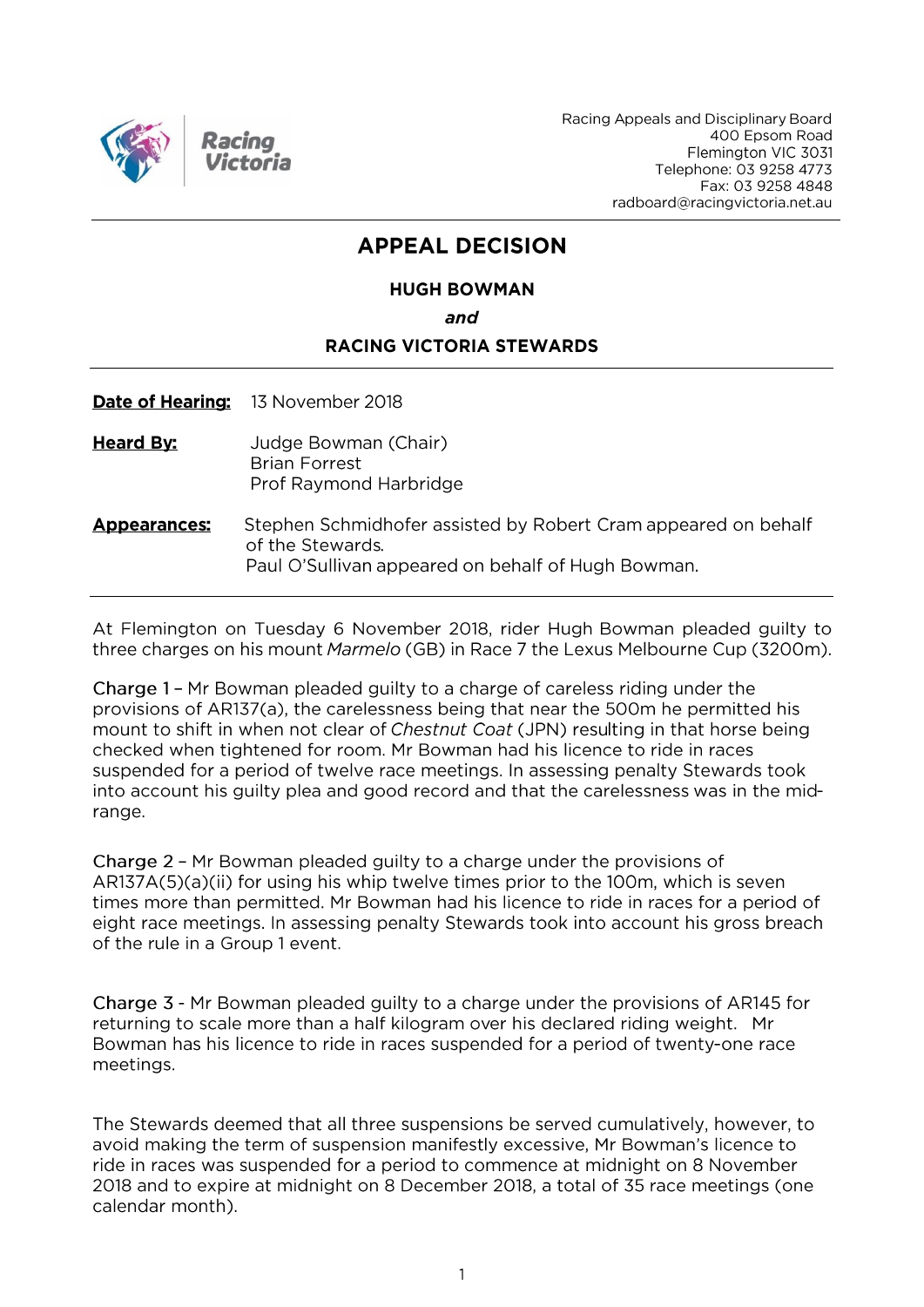A stay of proceedings was not requested.

### DECISION: Charge 1: Appeal upheld and varied to 10 race meetings. Charge 2: Appeal upheld, and a fine of \$10,000 imposed. Charge 3: Appeal upheld and varied to 13 race meetings.

Penalties for all charges to be served cumulatively. Mr Bowman is suspended for 23 race meetings and fined \$10,000.

Payment terms 28 days.

**Grace Gugliandolo** Registrar Racing Appeals and Disciplinary Board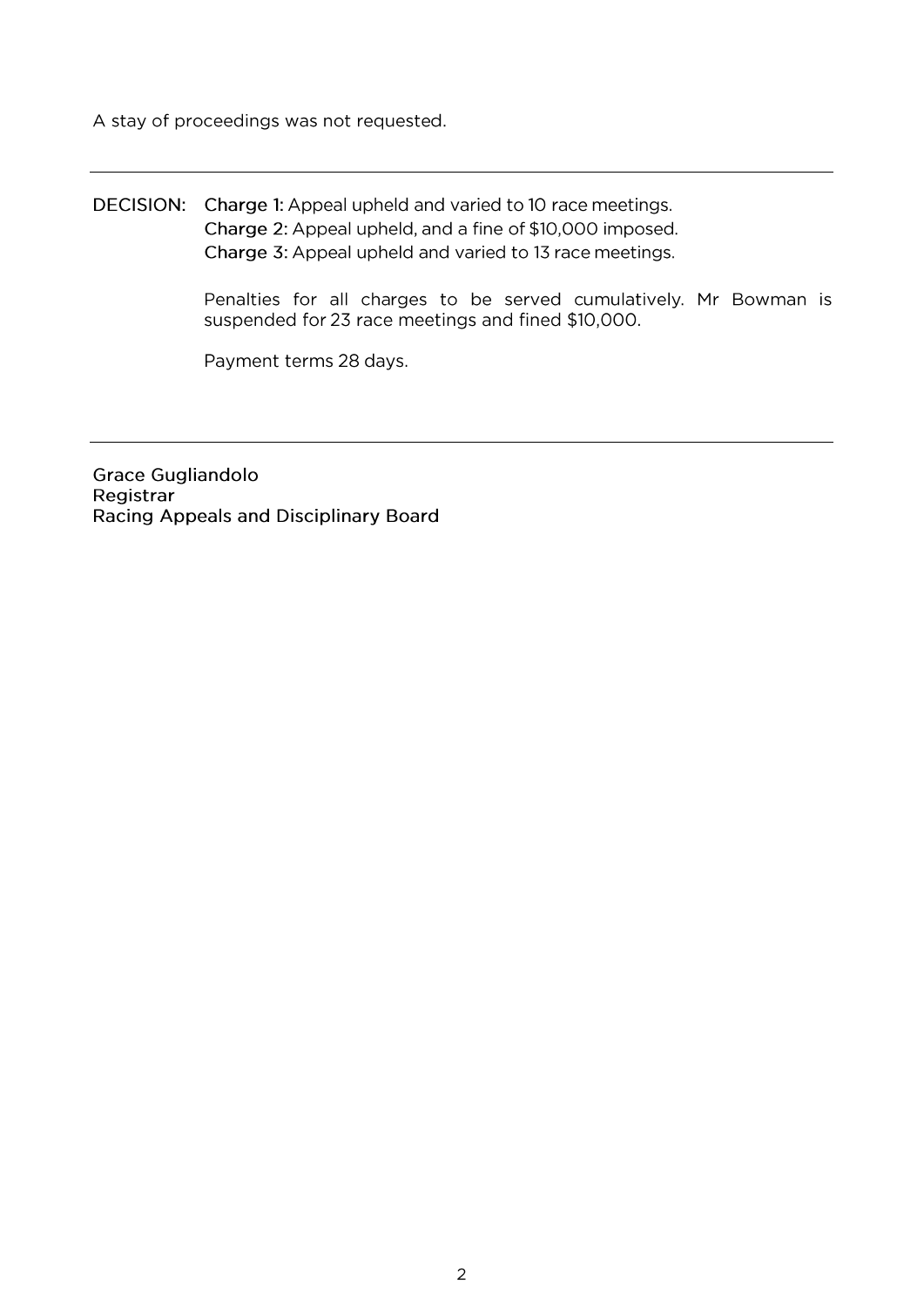# **TRANSCRIPT OF PROCEEDINGS**

#### **RACING APPEALS AND DISCIPLINARY BOARD**

\_\_\_\_\_\_\_\_\_\_\_\_\_\_\_\_\_\_\_\_\_\_\_\_\_\_\_\_\_\_\_\_\_\_\_\_\_\_\_\_\_\_\_\_\_\_\_\_\_\_\_\_\_\_\_\_\_\_\_\_\_\_\_

**HIS HONOUR JUDGE J. BOWMAN, Chairman MR B. FORREST, Deputy Chairman PROF R. HARBRIDGE**

#### **EXTRACT OF PROCEEDINGS**

**DECISION**

#### **HUGH BOWMAN**

**and** 

#### **RACING VICTORIA STEWARDS**

#### **RACING VICTORIA CENTRE, FLEMINGTON**

#### **TUESDAY, 13 NOVEMBER 2018**

MR P. O'SULLIVAN appeared on behalf of Mr H. Bowman

MR S. SCHMIDHOFER, with MR R. CRAM appeared on behalf of the RVL Stewards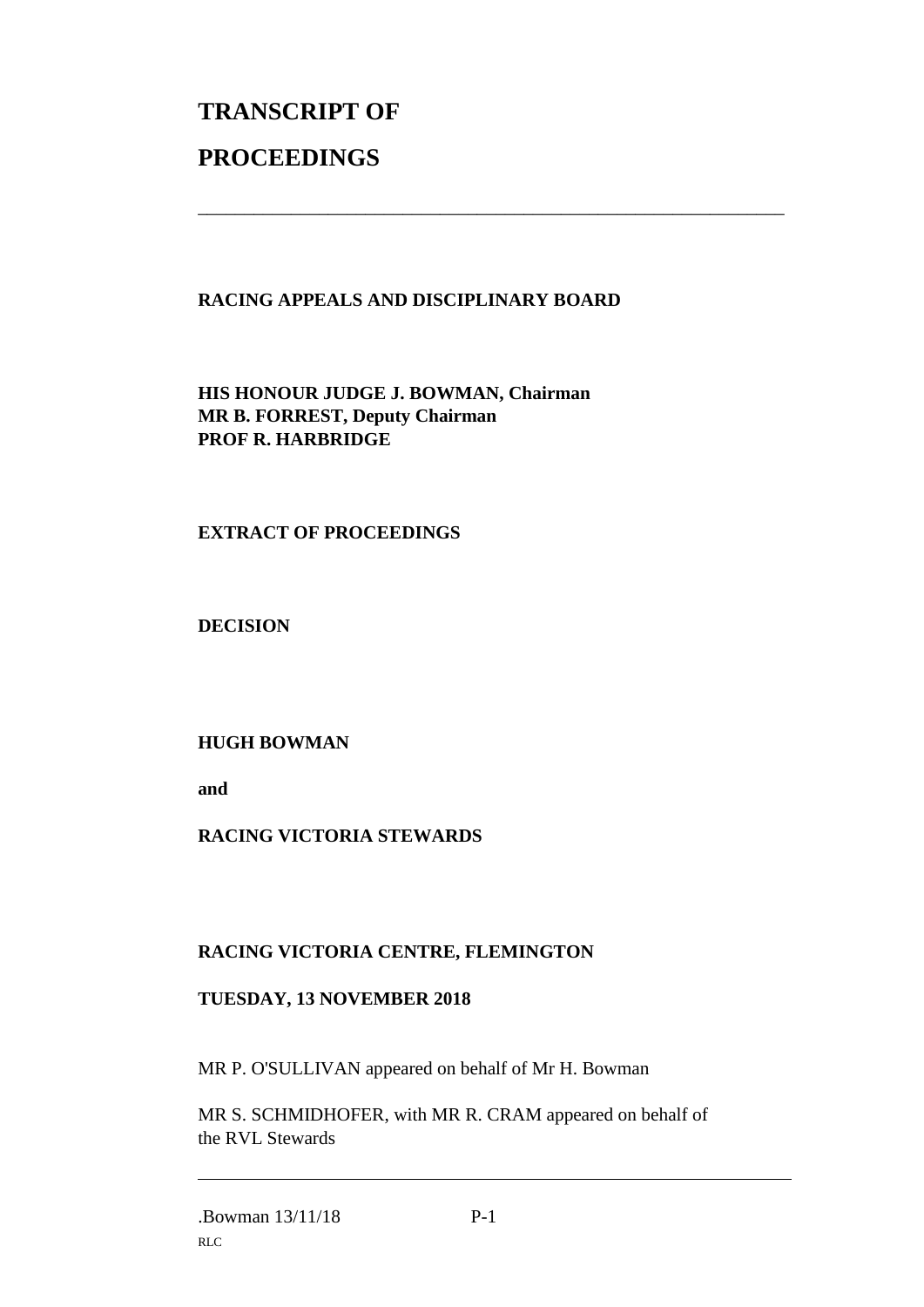CHAIRMAN: Mr Hugh Bowman, you have pleaded guilty to three charges which, in the interest of brevity, we will describe as the careless riding charge, the excessive use of the whip charge and the weighing in overweight charge. All three charges arise out of your ride on Marmelo which ran second in the 2018 Melbourne Cup. We will deal with the charges one at a time.

For the careless riding, you receiving a penalty of a suspension for 12 race meetings. We have viewed the video. Whilst we acknowledge that the classification of careless riding in the low, medium and high range is not contained in the rules, it is a very useful way for the Stewards to consider penalty.

Without descending into a detailed analysis of where these ranges start and end, we would put the level of carelessness in the medium range. The interference was caused to Chestnut Coat at approximately the 500-metre mark and did hamper it to a noticeable extent. The jockey was forced to take hold and stand up in the irons. We note your frank admission that you thought you were clear of Chestnut Coat and did not realise that Best Solution had pushed up on the rails, the end result being that Chestnut Coat effectively was sandwiched.

We think that the penalty, a 12-meeting suspension, may have been prima facie appropriate, but as pointed out by Mr O'Sullivan, there is no indication in the transcript of any acknowledgment or discount for your earliest possible plea of guilty. We believe that there should be a deduction for that and it should be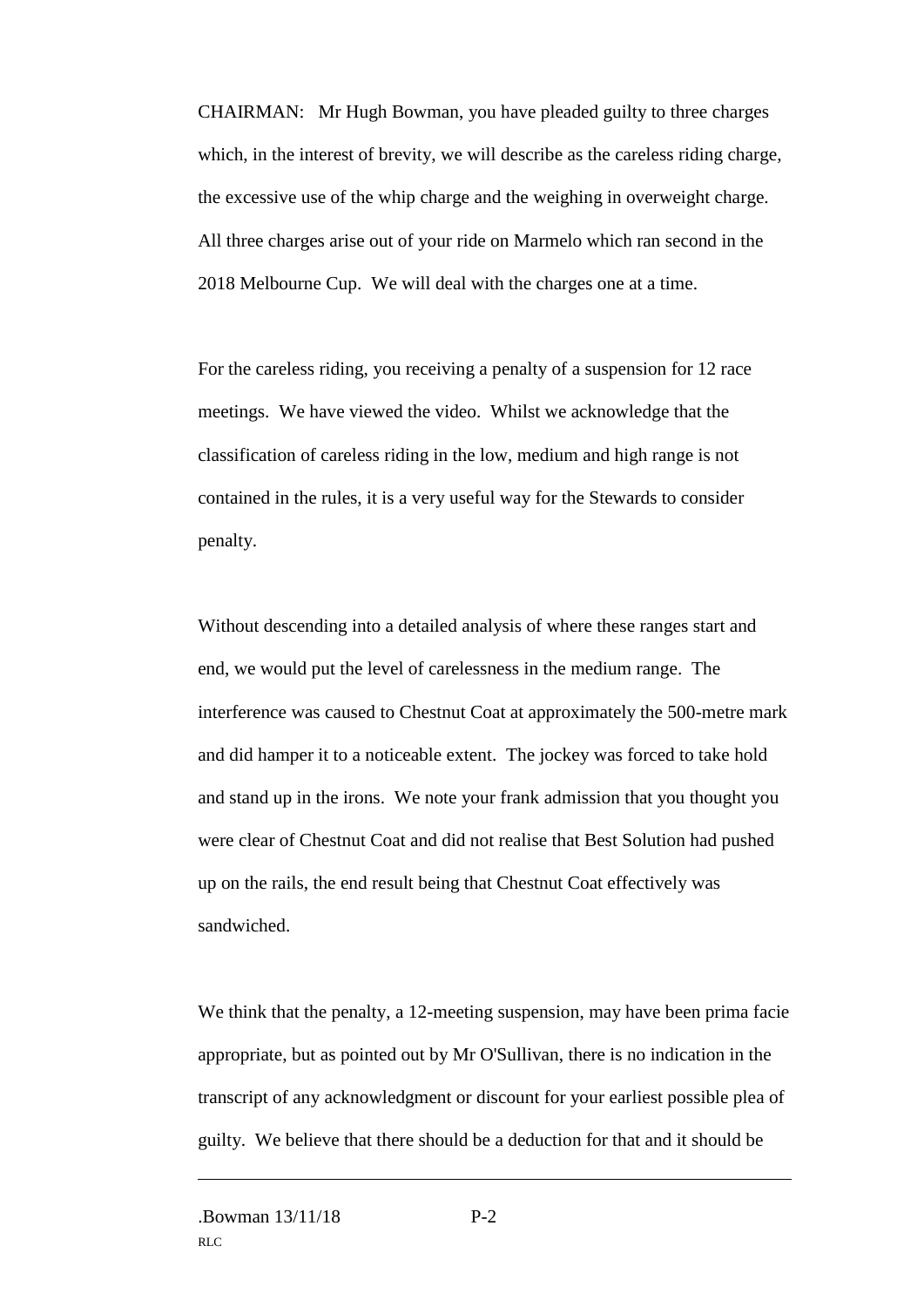one of two meetings. Apart from that, the general impact of your careless riding places it as warranting it at about that level of suspension of 10 meetings. Accordingly, the appeal in relation to careless riding is upheld and the penalty reduced to a 10-meeting suspension.

Next, we turn to the charge of excessive use of the whip. We say at the outset that we are highly conscious of the pressures on the industry in relation to animal welfare and we say that there should always be the strongest of focuses upon that issue. However, as we have indicated, we are also always very aware of the need for parity and consistency in applying penalties. Jockeys should know that there is consistency in approach and know at least roughly what to expect if they offend. We are not convinced that parity and consistency have been demonstrated in the imposition of the penalty in relation to whip use in the present case. There is no rule concerning the imposition of greater penalties if the whip is used five or more times prior to the 100-metre mark. You admit you used it seven times more than permitted, whilst also pointing out that the last 100 metres, when any number of strikes are permitted, you struck your mount only three times. We also point out the following: in the very same race, the Cup, Regan Bayliss used the whip five times more than permitted before the 100-metre mark. The almost automatic suspension pattern was not activated and he was fined \$1500. Indeed, Kerrin McEvoy, who rode the winner, used the whip four times more than the limit and was fined \$3000. On Oaks Day, in the Oaks, another Group 1 race, Michelle Payne used the whip four times more than the limit prior to the 100-metre mark and was fined \$800.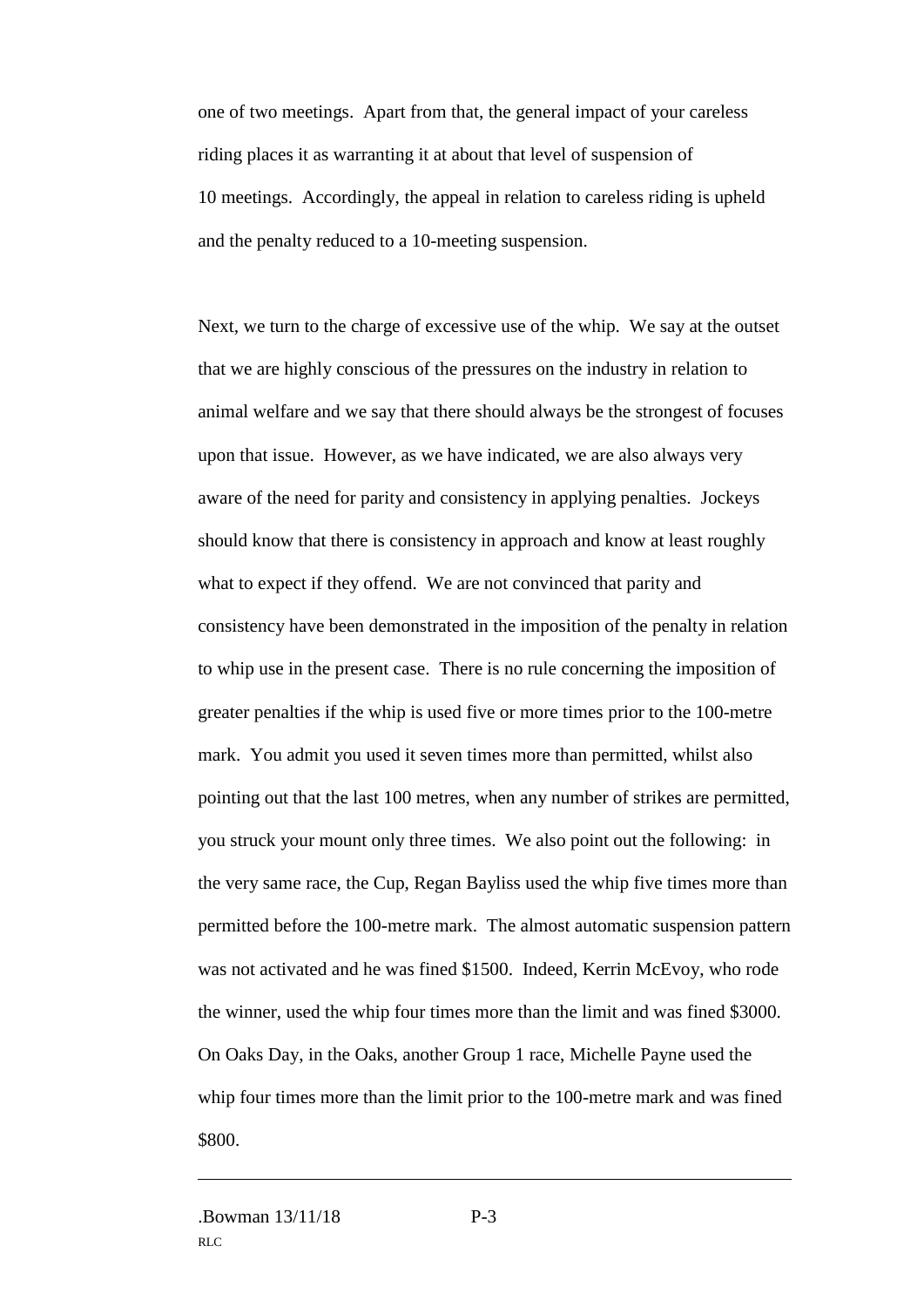It is also apparent from the case of Regan Bayliss and from what we were told in submissions about it that the use of the whip overall, including in the last 100 metres, is taken into account. You used the whip sparingly in the last 100 metres with only three strikes.

We repeat that we are very conscious of the welfare of horses but there should be consistency and parity in penalties. Bearing in mind all of the above and the penalties in the other cases we have mentioned, we are of the view that a very substantial financial penalty should be imposed. We fix it at \$10,000. The appeal is upheld and a fine of \$10,000 is imposed. Such a fine is particularly warranted, bearing in mind the attendant publicity that the Cup attracts worldwide.

We turn now to your weighing in one kilogram overweight. You may have been unlucky in one sense, in that had you weighed in at 900 grams over the allotted weight, you would have escaped any penalty. However, weight forms the very basis of the handicapping system. An error of one kilogram has the potential to make a substantial difference. Why you were over is not entirely clear to you. You weighed out without your silks, and given the long gap between races, you had a small amount of water and tea.

For weighing in one kilogram over, a period of suspension is inevitable. Mr O'Sullivan on your behalf effectively conceded as much. We appreciate that this occurred in our most important race and one which is the centre of